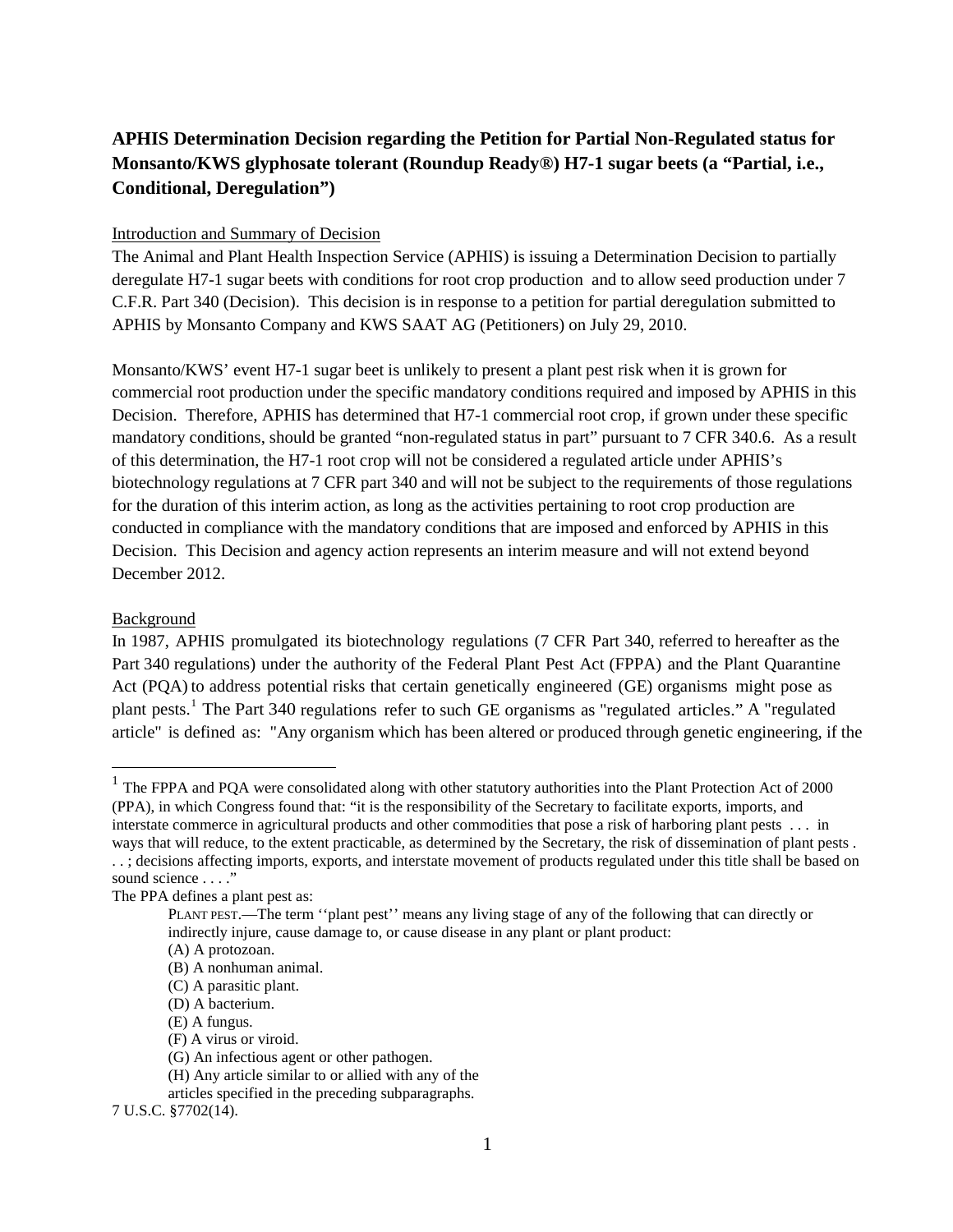donor organism, recipient organism, or vector or vector agent belongs to any genera taxa designated in§ 340.2 and meets the definition of plant pest, or is an unclassified organism and/or an organism whose classification is unknown, or any product which contains such an organism, or any other organism or product altered or produced through genetic engineering which the Administrator, determines is a plant pest or has reason to believe is a plant pest. Excluded are recipient microorganisms which are not plant pests and which have resulted from the addition of genetic material from a donor organism where the material is well characterized and contains only non-coding regulatory regions." 7 CFR 340.0.

The Part 340 regulations were amended in 1993 to provide a procedure for the release from regulation of plants which do not present a plant pest risk. 7 CFR 340.6, which is entitled: Petition for determination of nonregulated status," describes the petition process, the data requirements, and actions that the Administrator may take in response to a petition. It is under this procedure that APHIS received the petition to grant partial non-regulated status with conditions to event H7-1 sugar beets.

Monsanto Company and KWS SAAT AG submitted a petition (dated 7/29/2010 and posted on APHISBRS' website at: [http://www.aphis.usda.gov/brs/aphisdocs2/03\\_32301p\\_a1.pdf\)](http://www.aphis.usda.gov/brs/aphisdocs2/03_32301p_a1.pdf) pursuant to 7 CFR 340.6. The petition specifically requested a "partial deregulation" or similar administrative action regarding Petitioners' genetically engineered Roundup Ready® sugar beet (RRSB) event H7-1.

In a draft Environmental Assessment for the Partial Deregulation of event H7-1 sugar beets issued by APHIS on November 4, 2010 (Draft EA), APHIS stated that Monsanto/KWS' petition to partially deregulate their genetically engineered event H7-1 sugar beets did not clearly explain what the Petitioners meant and envisioned by their petition for a "partial deregulation." See Draft EA at p. 4. APHIS explained that the Petitioners did not identify any specific mechanism(s) that could or would be used to impose the mandatory conditions to prevent any potential plant pest risks that might result from the complete cultivation process (seed development and research, producing seed for root production, root and seed planting, harvesting and processing, etc.) for event H7-1 sugar beets. APHIS also explained that petitioners did not identify specific parties or entities who would be subject to those mandatory conditions, or how compliance with those mandatory conditions would be ensured. APHIS stated that it interpreted the Petition for Partial Deregulation to be a request that event H7-1 sugar beets would no longer be regulated under 7 CFR Part 340 provided that they are cultivated under the mandatory conditions and interim measures that APHIS had proposed to the United States District Court in previous litigation related to event H7-1 sugar beets.

APHIS further stated that it interpreted Monsanto/KWS' Petition for Partial Deregulation to request that the mandatory conditions imposed on the cultivation and production of event H7-1 sugar beets would be complied with and enforced by the responsible parties who cultivate event H7-1 sugar beets. In other words, the major entities, associations, and cooperatives that produce and/or grow H7-1 sugar beets seed and root crops would be responsible for overseeing implementation and monitoring of the mandatory conditions for such cultivation.

In response to Monsanto/KWS' Petition for Partial Deregulation, APHIS explained that it in its view an interim partial deregulation would mean that event H7-1sugar beets would no longer be regulated under 7 CFR Part 340 and that the cultivation of event H7-1 sugar beets (both root and seed production activities) would be allowed under mandatory conditions imposed by Monsanto/KWS (and/or other entities) through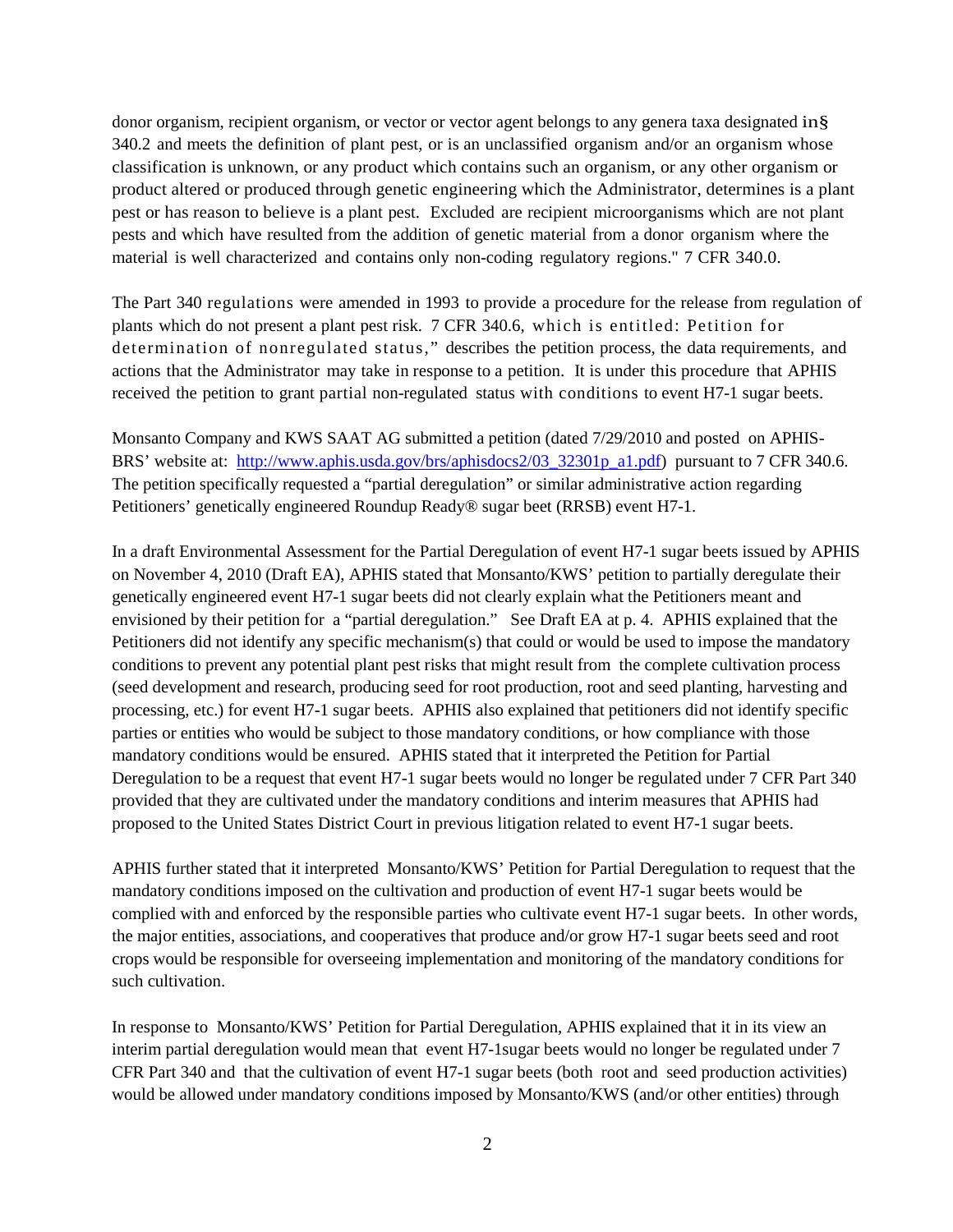technology stewardship agreements, contracts, or other legal instruments between Monsanto/KWS or any other entity, association, or cooperative involved in the business of producing or growing event H7-1 sugar beets root or seed crops.

Monsanto sent APHIS a four-page explanation response (response) on November 18, 2010, which was received within the 30 day public comment period for the draft  $EA$ <sup>[2](#page-2-0)</sup>. In its November 18, 2010 response, Monsanto explained:

We submit this initial comment to address an apparent misimpression by APHIS that, under a "partial deregulation" (deregulation "in part" with conditions), APHIS would rely for enforcement on the terms of existing agreements between Monsanto/KWS and growers or seed companies. To the contrary, we contemplate (and have previously proposed) that APHIS would have direct authority over growers of Roundup Ready® sugar beets (RRSB) under partial deregulation, as set forth below. This is consistent with the Supreme Court's 2010 opinion in *Monsanto Co. v. Geertson Seed Farms* and would allow APHIS to exercise its statutory authority to require and enforce the types of cultivation requirements discussed in its Draft Environmental Assessment (EA). We continue to believe that a partial deregulation is the best and most practical option for addressing the continued cultivation and use of Roundup Ready sugar beets, which will be critical to ensure a sufficient supply of domestic sugar.

*See* Monsanto's November 18, 2010 response at page 1.

In light of Petitioners' clarification of their Petition for a Partial Deregulation of both the root and seed crop production activities and their explanation of what they view as a Partial Deregulation of event H7-1 sugar beets, APHIS has decided to grant the Petition as requested "in part" pursuant to 7 CFR 340.6(d)(3)(i).

It is important to note that in choosing the Preferred Alternative, APHIS has decided only to grant the Petition for Partial Deregulation "in part." With regard to seed crop production activities, APHIS chooses Alternative 2, and, with regard to root crop production activities, APHIS chooses Alternative 3 with a modification. This Decision is fully described and explained in the Final EA, the FONSI, and this Determination Decision. Finally, it is important to note that this Determination Decision is conditional in nature. In other words, the APHIS Administrator reserves her authority to revoke, withdraw, or revise any part of this Decision in the event that commercial root production activities are not carried out in full compliance with the mandatory conditions imposed in this Decision or for any other reason within the Administrator's authority and discretion. Likewise, the APHIS Administrator reserves her authority to revoke, withdraw, or revise any part of this Decision in the event that commercial seed production activities are not carried out in full compliance with the mandatory conditions imposed by Part 340 regulations pursuant to this Decision or for any other reason within the Administrator's authority and discretion.

## APHIS' Decision With Respect to the interim Partial Deregulation of the H7-1 Root Crop

Monsanto/KWS' event H7-1 sugar beet is unlikely to present a plant pest risk when it is grown for commercial root production under the specific mandatory conditions required and imposed by APHIS in this Decision. As a result of this determination, the H7-1 root crop will not be considered a regulated article

<span id="page-2-0"></span> $2$  The public comment period for the draft EA concluded on December 6, 2010.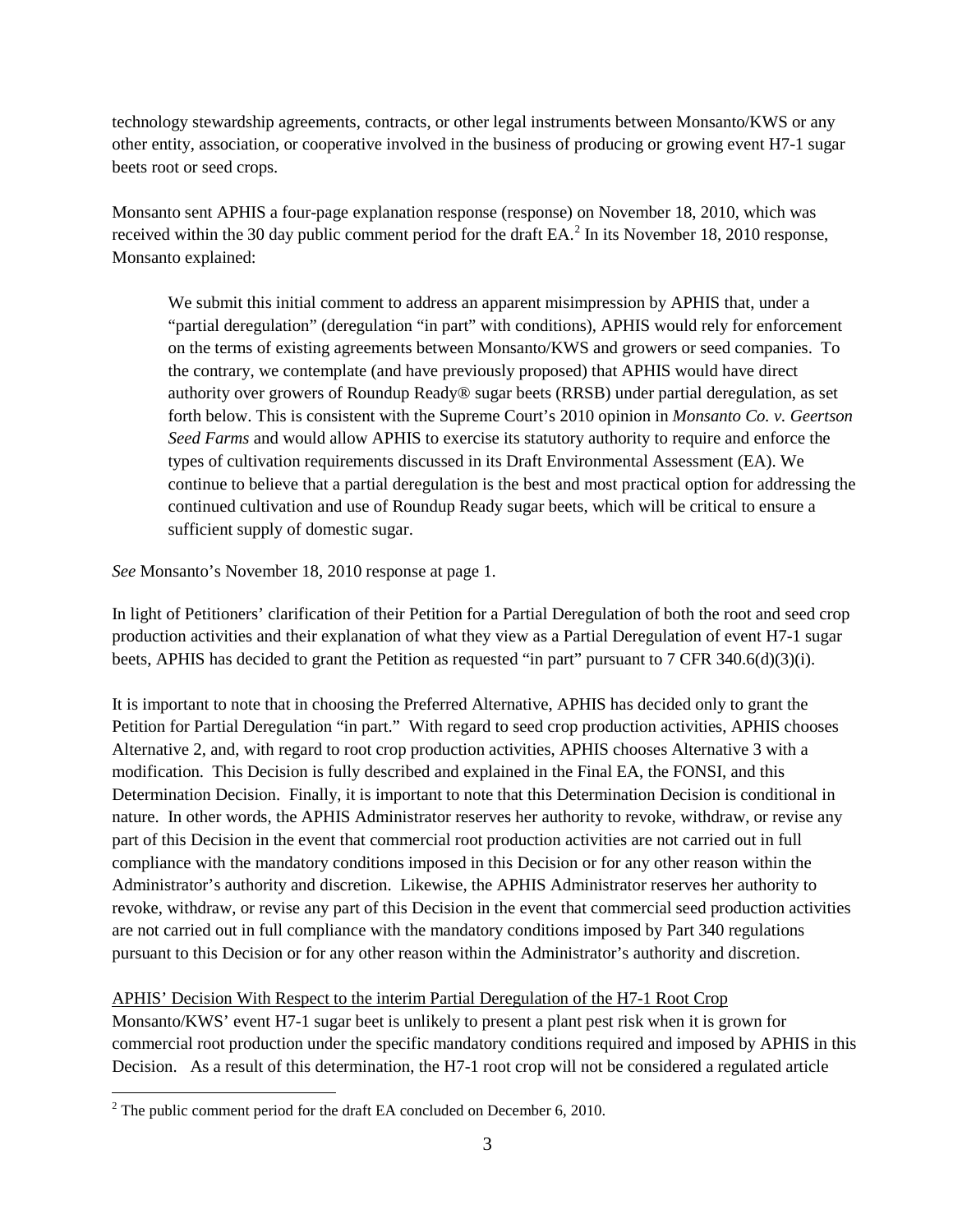under APHIS's biotechnology regulations at 7 CFR part 340 and will not be subject to the requirements of those regulations for the duration of this interim action as long as the activities pertaining to the root crop production are conducted in compliance with these mandatory conditions which will be enforced by APHIS. Accordingly, permits or acknowledged notifications that were previously required for release into the environment, interstate movement, or importation under APHIS' part 340 biotechnology regulations will not be required for the cultivation/production of Monsanto/KWS H7-1 sugar beet root crop grown under these mandatory conditions for the duration of this interim action, that is, no longer than December 2012.

If commercial root production activities are not carried out in full compliance with these mandatory conditions, the APHIS Administrator has the authority to return any such non-compliant root production activity to regulation under the Part 340 regulations or impose any other measures or restrictions as the Administrator considers appropriate and necessary. Any root production activities that are brought back under the Part 340 regulations pursuant to an order or other administrative action by the Administrator shall be subject to the regulations and requirements of Part 340 or any other measures or restrictions as the Administrator considers appropriate and necessary. In addition to having the authority and discretion to return to regulated status any "non-compliant" root production activity (i.e., any root production activity that is contrary to or in violation of any of the mandatory terms and conditions of the interim Partial Deregulation as enumerated in the compliance agreements described below), the APHIS Administrator has the ability to impose any of the enforcement and remedial authorities available in the PPA in response to non-compliant root production activities, including the authority to seek criminal and civil penalties, or to order the seizure, quarantine, and/or destruction of plants, plant products, or articles.

### APHIS' Decision With Respect to the interim Partial deregulation of the H7-1 Seed Crop

APHIS has also determined that, at this time, the cultivation/production of the H7-1 sugar beet seed crop (seed production activities) must remain regulated under the APHIS Part 340 regulations and shall not be in the interim "partially deregulated with or without conditions." Thus, the Petition for the Partial Deregulation of event H7-1 sugar beets is *not* granted in reference to seed production activities. The event H7-1 sugar beets seed production activities shall remain subject to the Part 340 regulations and must be permitted or acknowledged (notifications) as required by Part 340 since APHIS has decided that seed crop production activities must remain regulated under the Part 340 regulations. Additionally, the importation of seeds and other propagative material will still be subject to APHIS foreign quarantine notices under other APHIS regulations.

### Bases for Decision

This Determination Decision for the "Partial Deregulation with conditions for root production but not for seed production" is based on APHIS' reviews, evaluations, and analyses of field, greenhouse, and laboratory data, references provided in the original petition (03-323-01p), information provided by Monsanto in its July 2010 request for Partial Deregulation and other data or information or comments submitted by Monsanto, other relevant information and data as described in the Plant Pest Risk Assessment (PPRA) for H7-1 sugar beet, the Final Environmental Assessment, the FONSI, and in APHIS's Response to Public Comments on the Draft EA. All of these materials with their data, analyses, evaluations, and conclusions indicate that event H7-1 sugar beets, when grown commercially for root production under mandatory, enforceable, conditions, is unlikely to pose a plant pest risk in the interim while APHIS prepares an Environmental Impact Statement (EIS) for its Determination on whether or not to grant a Full Deregulation for Event H7-1 sugar beet.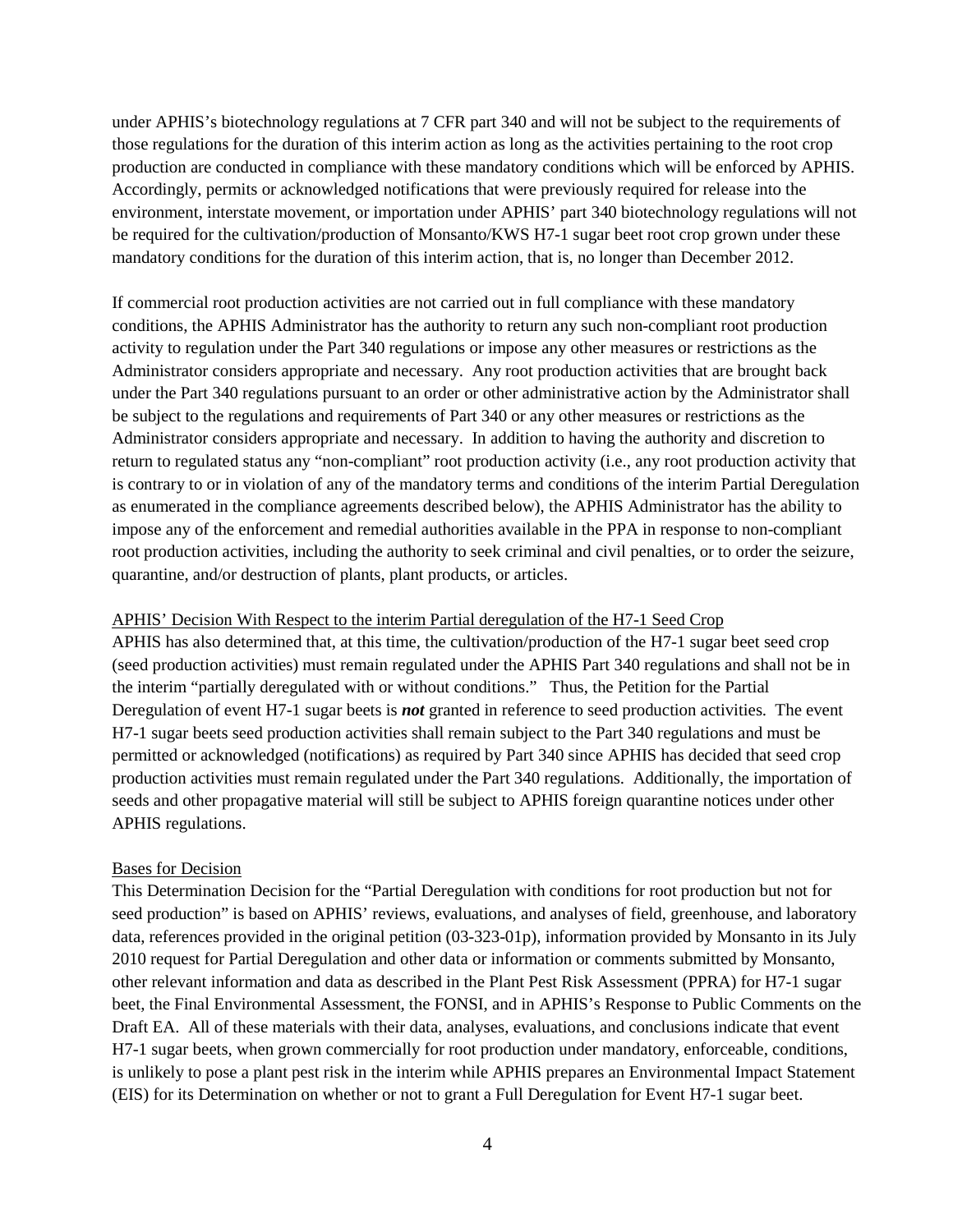The Plant Pest Risk Assessment (http://www.aphis.usda.gov/brs/not\_reg.html) concluded that glyphosate tolerant H7-1 sugar beet, when grown in commercial beet fields for root production under mandatory conditions, is not likely to pose a plant pest risk and should accordingly be granted an interim nonregulated status for the following reasons:

(1) H7-1 sugar beets exhibit no plant pathogenic properties. Although a plant pathogen was used in the development of H7-1 sugar beets, these plants are not infected by this organism nor do they contain genetic material from pathogens used as a donor organism that can cause plant disease. No new protein other than the intended CP4 EPSPS was produced and there was no unintended change in the genome of H7-1 sugar beet as a result of the insertion.

(2) H7-1 sugar beets exhibit no characteristics that would cause them to be weedier than the nontransgenic parent sugar beets or other cultivated sugar beets and several control options besides glyphosate are available for control of feral or volunteer plants.

(3) Gene flow and introgression from H7-1 root crop to introduced or naturalized *Beta* species in the United States, when grown under mandatory conditions contained in compliance agreements is extremely unlikely and even if it were to occur, is not likely to increase the weediness potential of any resulting progeny any more than would introgression from other cultivated *Beta* species. Prohibitions on growing H7- 1 in several counties in Washington State where sexually compatible relatives, Swiss chard and table beets, are grown for and/or produce seed and in California where sexually compatible relatives may produce seed, preclude this from occurring. Additionally, removal of bolters in commercial fields, as required under the mandatory compliance agreements, eliminates the possibility of pollen production.

(4) Horizontal gene transfer from the H7-1 root crop is highly unlikely to occur, and is not expected to pose a plant pest risk.

(5) Disease and pest susceptibility and compositional profiles of H7-1 are similar to those of the parent variety and other sugar beet cultivars grown in the United States; therefore, pest and disease control methods are expected to be similar and no direct or indirect plant pest effect on raw or processed plant commodity is expected.

In addition, APHIS has completed a Final Environmental Assessment (EA) and has determined that this Decision granting the Petition on an interim basis "in part" (partial deregulation of root production activities but not seed production activities) as described herein will have no significant impact, individually or cumulatively, on the quality of the human environment and will have no effect on federally listed threatened or endangered species, species proposed for listing, or their designated or proposed critical habitat (http://www.aphis.usda.gov/brs/not\_reg.html). APHIS also concludes that under the mandatory conditions of the partial deregulation for root crop production activities, H7-1 sugar beets are unlikely to exhibit new plant pest properties, different from any observed for conventional sugar beet varieties not considered regulated articles under 7 CFR part 340.

APHIS-BRS, in its PPRA, has resolved any potential plant pest risk issues associated with commercial event H7-1 root production activities conducted under the mandatory, enforceable conditions described in this Decision. APHIS-BRS will ensure that the conditions imposed by APHIS on event H7-1 sugar beets root production activities are enforced through written, enforceable compliance agreements. The use of these compliance agreements with mandatory conditions will ensure that the interim partial deregulation of root crop activities will not have any significant environmental impacts on the human environment.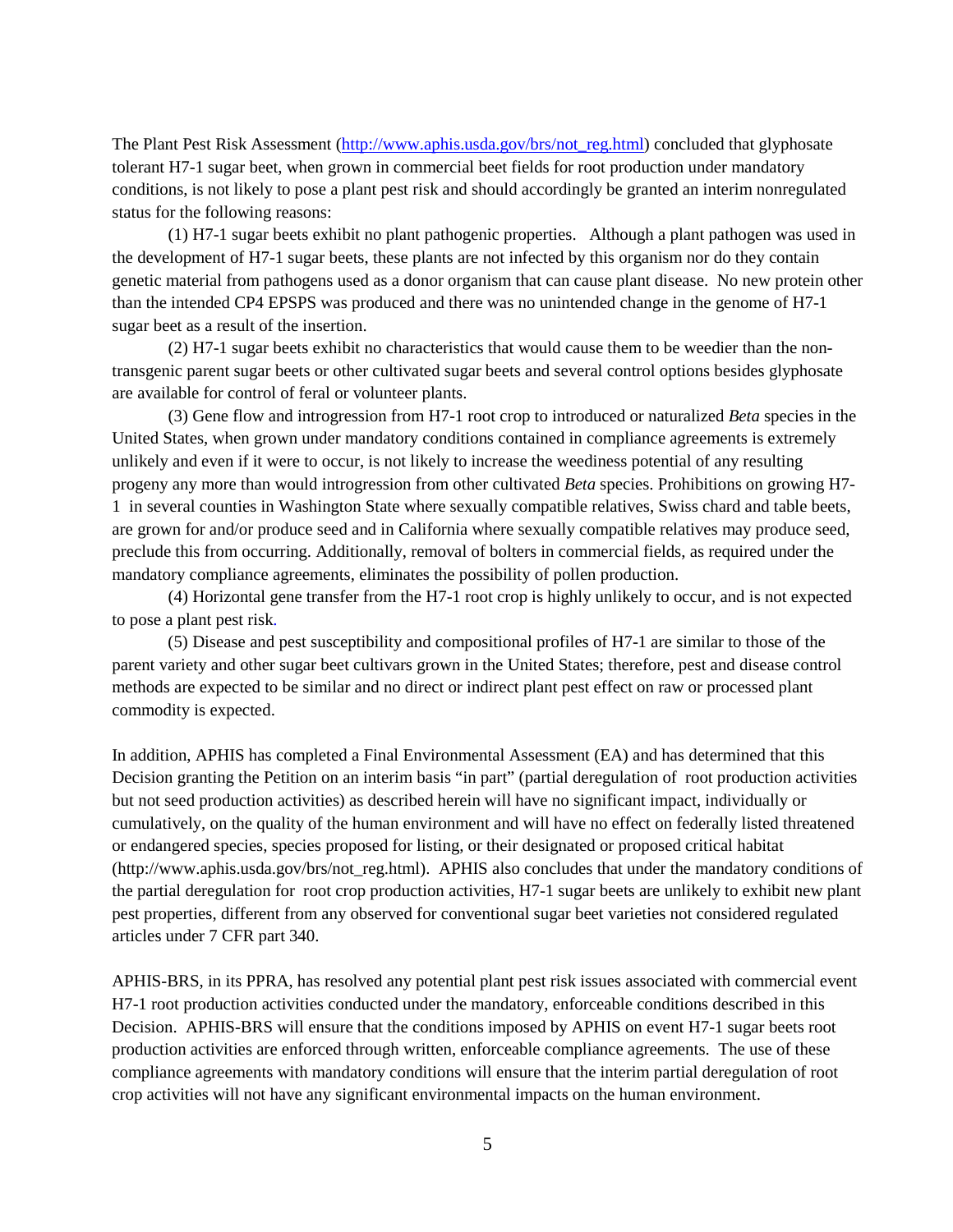Further, APHIS has determined that the granting of the partial deregulation of the H7-1 root production activities conditioned upon the use of enforceable compliance agreements with mandatory conditions will effectively prevent the potential economic or marketing impacts raised as a possible concern by the United States District Court for the Northern District of California in its decision dated September 21, 2009 (*Center for Food Safety et al. v. Thomas Vilsack et al.),* during the interim period that this Decision remains in effect, namely, no longer than December 2012. Only after APHIS completes its EIS and more completely and fully analyzes the potential environmental impacts of Petitioners' request for a Full Deregulation of event H7-1 sugar beets, along with the Final PPRA for a Full Deregulation of event H7-1 sugar beets, will APHIS ultimately decide the appropriate agency action on whether or not to grant the Petition for a Full Deregulation to H7-1 sugar beets.

APHIS' Preferred Alternative is an interim Partial Deregulation – a Combination of Alternatives 2 and 3. APHIS has determined that its Preferred Alternative is to partially deregulate H7-1 sugar beet root production activities but impose mandatory conditions on those activities and not to partially deregulate seed crop production activities but rather to allow seed production activities to be conducted under the regulatory requirements of 7 C.F.R. Part 340. This Preferred Alternative combines the administrative aspects of Alternatives 2 and 3 a described in detail in the Draft EA. So, with regard to seed crop production activities, APHIS chooses Alternative 2 and, with regard to root crop production activities, APHIS chooses Alternative 3 with a modification. This Preferred Alternative represents a rational and reasonable choice that was suggested by commenters and is a logical outgrowth of Alternatives 2 and 3. The Preferred Alternative simply incorporates specific aspects of both Alternatives 2 and 3. All of the specific aspects of Alternatives 2 and 3 were fully evaluated and analyzed for any potential environmental impacts that might result from their possible implementation in the draft EA. The environmental analyses for Alternatives 2 and 3 in the draft EA are fully and completely applicable to those same aspects now incorporated into the Preferred Alternative.

APHIS has completed a Plant Pest Risk Assessment and determined that H7-1 sugar beet root production activities, if conducted under mandatory conditions, and conducted as an interim action until an EIS is completed, do not pose a plant pest risk and, therefore, should not be subject to the procedural and substantive requirements of 7 C.F.R. Part 340 for the duration of this interim action. APHIS has determined that its use of compliance agreements under its PPA authorities is an appropriate and effective regulatory mechanism to enforce the conditions for partial deregulation of root crop production activities and also to ensure complete compliance with those mandatory conditions. A compliance agreement is a regulatory mechanism to authorize actions and to enforce compliance with those actions under the PPA, similar to a permit. Compliance agreements will authorize root crop production activities under the PPA and impose mandatory conditions that must be followed as a condition of the granting of the partial deregulation for root crop production activities. Compliance agreements are well established in APHIS regulatory programs as an effective and efficient regulatory mechanism to authorize and ensure compliance with activities allowed under the PPA and they are used to maintain regulatory oversight by imposing conditions on those authorized activities. APHIS expects that sugar beet cooperatives and processors (or other associations or organizations that conduct Event H7-1 sugar beet root crop production activities) will be the only entities that will enter into compliance agreements and do so on behalf of their respective members/farmers.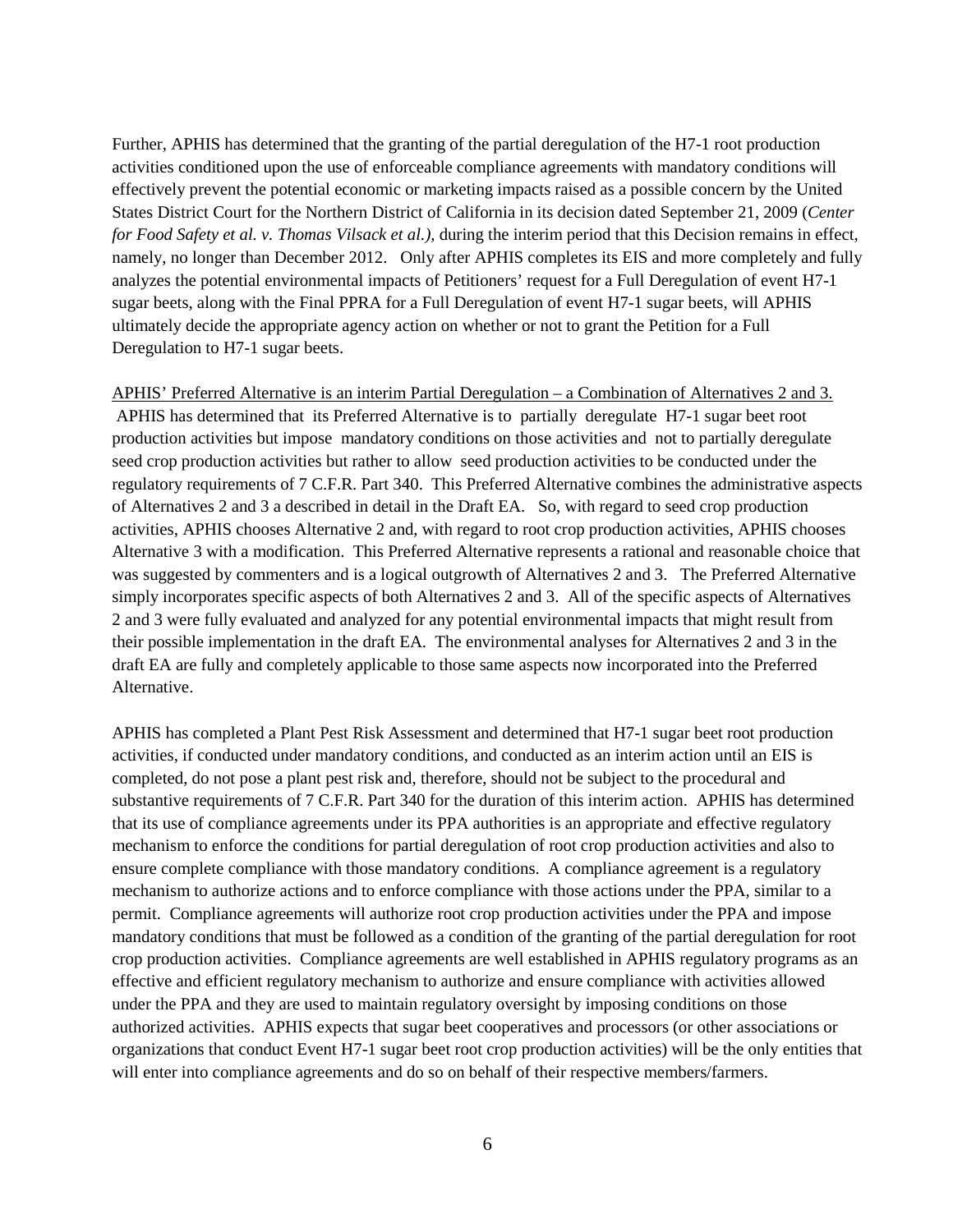Under this Preferred Alternative, H7-1 sugar beet seed crop production activities are not partially deregulated but rather, they remain regulated pursuant to Part 340 and subject to Part 340 permit and notification requirements for importation, interstate movement and release into the environment.

Under this Preferred Alternative, pursuant to 7 C.F.R. Part 340.6, APHIS would, on an interim basis, partially deregulate H7-1 sugar beets by removing the H7-1 sugar beet root production activities from regulation under the 7 CFR Part 340, but only if the root crop is grown under mandatory conditions enforceable by APHIS. In other words, if the H7-1 sugar beet root crop is grown under certain conditions, it shall not be considered a regulated article under 7 C.F.R. Part 340 and will not be subject to the permitting and notification or other requirements for interstate movement and release into the environment for the duration of this interim action, namely, no longer than December 2012. Accordingly, the H7-1 sugar beet root production activities conducted pursuant to the APHIS conditions will be deregulated because APHIS, in its plant pest risk assessment of the H7-1 sugar beet root crop, has evaluated, analyzed, and concluded that the interstate movement and the environmental release of root production activities (e.g., the planting, harvesting, storage, and moving for processing into sugar) under mandatory conditions imposed by APHIS-BRS are unlikely to pose a plant pest risk (USDA-APHIS 2011).

The conditions that must be complied with in order to be granted a partial deregulation of event H7-1 sugar beets root production activities will be clearly listed in the compliance agreements. By means of these written compliance agreements, APHIS will formalize and impose the mandatory conditions under which the root production activities will be considered partially and conditionally deregulated for the duration of this interim action. By means of these compliance agreements APHIS will require conditions on the import, movement or environmental release of root production activities. These compliance agreements will be a signed, legally binding agreement between APHIS and a person who wants to import, move, and/or do an environmental release in conjunction with H7-1 sugar beet root production activities. APHIS expects that sugar beet cooperatives and processors (or other associations or organizations that conduct Event H7-1 sugar beet root crop production activities) will enter into compliance agreements on behalf of respective members/farmers. APHIS wants the public to understand that the movement and the environmental release of root production activities include the entire production cycle of the H7-1 sugar beet root crop activities, including, among other things, obtaining seed for planting, planting, harvesting, storage, and movement to be processed into sugar; and also that the terms "person," "import," and "move," and "movement" used above have the meanings as they are so defined in the PPA.

Under this Preferred Alternative, the mandatory conditions and restrictions are quite similar to and consistent with the conditions that APHIS had previously proposed to the Court in litigation challenging the 2005 deregulation of H7-1 sugar beets. These conditions must be complied with in order for someone to be allowed to carry out H7-1 sugar beet root production activities with nonregulated status. APHIS inspections and/or third party inspections/audits will be required to ensure that persons importing, moving, and/or doing an environmental release (planting, etc.) in conjunction with H7-1 sugar beet root crop production activities comply with the conditions and restrictions imposed by APHIS' granting of the partial deregulation and identified in the compliance agreements. Under the Preferred Alternative, the compliance agreements will be enforced under the authority of the PPA and 7 CFR Part 340. If APHIS determines that any of the mandatory conditions of the partial deregulation set forth in the compliance agreements are not complied with, APHIS has the discretion as its determines is necessary and appropriate to revoke, withdraw, or